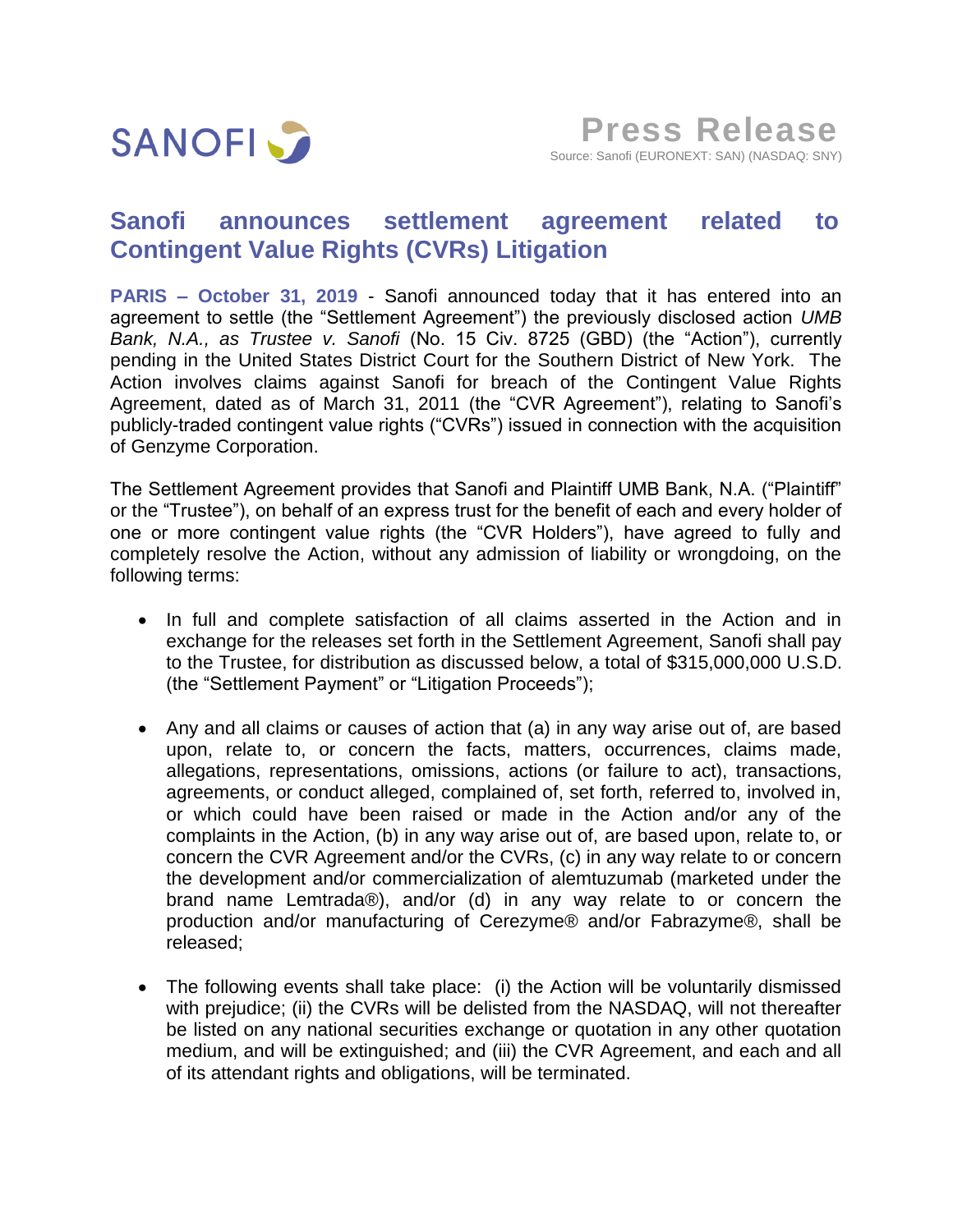The occurrence of the Effective Date (as defined in the Settlement Agreement) of the Settlement Agreement is subject to, among other conditions, Court Approval (as defined in the Settlement Agreement) and, in accordance with the terms of the Settlement Agreement, the Trustee intends to initiate proceedings in the probate court for Hennepin County, Minnesota (the "Probate Court"), pursuant to the Minnesota Trust Code, Minn. Stat. §§ 501C.0201-.0208 seeking an order from the Probate Court, among other things, (i) approving the Settlement Agreement and directing the implementation of its terms, (ii) providing that the CVR Agreement is terminated and that none of the Trustee, the CVR Holders, and Sanofi shall have any further rights or obligations under the CVR Agreement, (iii) approving the notice(s) sent by the Trustee to the CVR Holders in connection with the Settlement Agreement and the court approval thereof and providing that such notice(s) satisfy any and all notice requirements relating to court approval and as set forth in the CVR Agreement, including, for the avoidance of doubt, those imposed on Sanofi, and (iv) providing that Sanofi shall have no responsibility to anyone, including the CVR Holders, relating to the Trustee's distribution of the Settlement Payment. Sanofi cannot predict when or if the Effective Date of the Settlement Agreement will occur. If the Effective Date does not occur, the parties will return to the positions they were in with respect to the Action prior to entry into the Settlement Agreement.

Plaintiff, in its capacity as Trustee for the CVR Holders, is solely responsible for the distribution of the Settlement Payment to CVR Holders.

The Trustee previously entered into an agreement with certain CVR Holders (the "Funding Holders"), dated November 16, 2016, through which it, subject to certain terms and conditions, obtained funding for the prosecution of the Action (the "Funding Agreement"). In accordance with the terms of the CVR Agreement and the Funding Agreement, prior to any distribution to be made to all CVR Holders, any Litigation Proceeds will first go towards repaying the Funding Holders for their funded amounts, to the expenses of the Trustee, including legal fees and expenses and the Trustee's fees, and to a success fee paid to the Funding Holders and to counsel for the Trustee equal in aggregate to the greater of (a) half of the legal fees incurred on a contingent basis plus the total funding commitment of the Funding Holders and (b) an amount ranging between approximately 20% and 27% of the gross Litigation Proceeds, depending on the total amount of Litigation Proceeds (all such fees, expenses and other payments required to be made from the Litigation Proceeds in accordance with the Funding Agreement, the "Funding Agreement Payments"). After the Funding Agreement Payments, 100% of the remaining Litigation Proceeds shall be distributed by the Trustee for the benefit of all CVR Holders in accordance with the CVR Agreement.

The Trustee currently estimates that the Funding Agreement Payments will total approximately \$107,000,000. As a result, the Trustee currently estimates that approximately \$208,000,000 of the Litigation Proceeds, or approximately \$0.88 per CVR, will be distributed to CVR Holders on account of the outstanding CVRs. However, as of the date hereof, the Trustee is unable to determine the precise amount that will be distributed to the CVR Holders (on an aggregate or per CVR basis).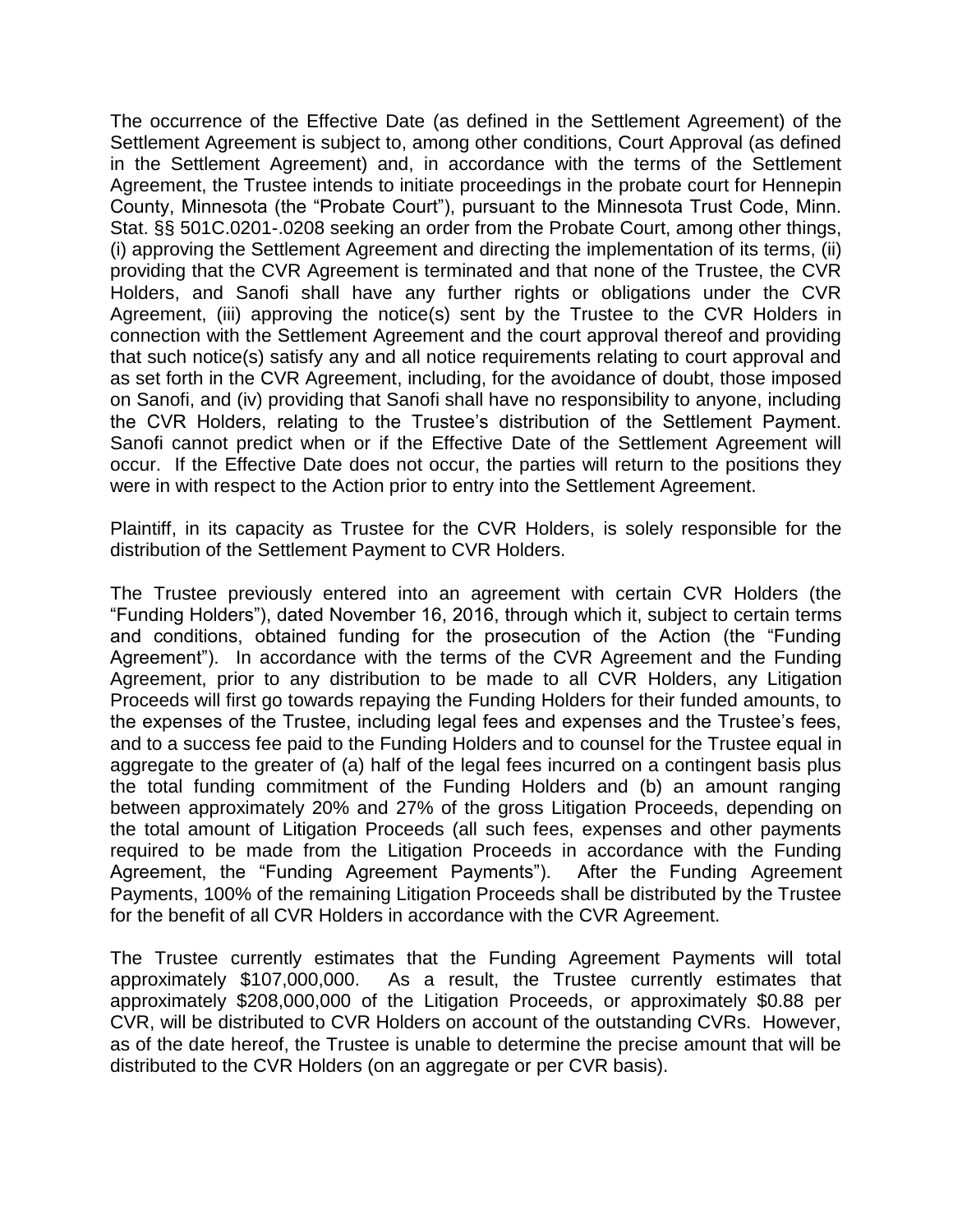For any questions relating to the Settlement Agreement and/or the distribution of the Settlement Payment, Sanofi directs all CVR Holders to the Trustee:

> Gavin Wilkinson, Senior Vice President UMB Bank, National Association 120 South Sixth Street, Suite 1400 Minneapolis, MN 55402 Email: SanofiSettlement@umb.com

The above description of the Settlement Agreement is a summary of the material terms only, and is qualified in its entirety by the terms thereof. The Settlement Agreement is attached as an Exhibit to a Form 6-K being filed substantially contemporaneously herewith.

The Settlement Payment will not have an impact on Sanofi's business net income.<sup>1</sup>

## **About Sanofi**

Sanofi is dedicated to supporting people through their health challenges. We are a global biopharmaceutical company focused on human health. We prevent illness with vaccines, provide innovative treatments to fight pain and ease suffering. We stand by the few who suffer from rare diseases and the millions with long-term chronic conditions.

With more than 100,000 people in 100 countries, Sanofi is transforming scientific innovation into healthcare solutions around the globe.

Sanofi, Empowering Life

**Media Relations Contact** Quentin Vivant Tel.: +33 (0)1 53 77 46 46 [mr@sanofi.com](mailto:mr@sanofi.com)

 $\overline{a}$ 

**Investor Relations Contact** George Grofik Tel.: +33 (0)1 53 77 45 45 [ir@sanofi.com](mailto:ir@sanofi.com)

## *Sanofi Forward-Looking Statements*

*This press release contains forward-looking statements as defined in the Private Securities Litigation Reform Act of 1995, as amended. Forward-looking statements are statements that are not historical facts. These statements include the statements*  regarding the occurrence of the Effective Date, estimates of the Funding Agreement Payments and of the amount of the *Litigation Proceeds to be distributed to CVR Holders (on an aggregate and per CVR basis) and other projections and estimates and their underlying assumptions, statements regarding plans, objectives, intentions and expectations with respect to future financial results, events, operations, services, product development and potential, and statements regarding future performance. Forward-looking statements are generally identified by the words "expects", "anticipates", "believes", "intends", "estimates", "plans" and similar expressions. Although Sanofi's management believes that the expectations reflected in such forward-looking statements are reasonable, investors are cautioned that forward-looking information and statements are subject to various risks and uncertainties, many of which are difficult to predict and generally beyond the control of Sanofi, that could cause actual results and developments to differ materially from those expressed in, or implied or projected by, the forward-looking information and statements. These risks and uncertainties include among other things, the ability to obtain Court Approval and satisfy the other conditions to the occurrence of the Effective Date (including the risk that it will not occur and the parties will return to their* 

<sup>1</sup> *Business net income is a non-GAAP financial measure (see Appendix 10 to the July 29, 2019 press release for a definition).*